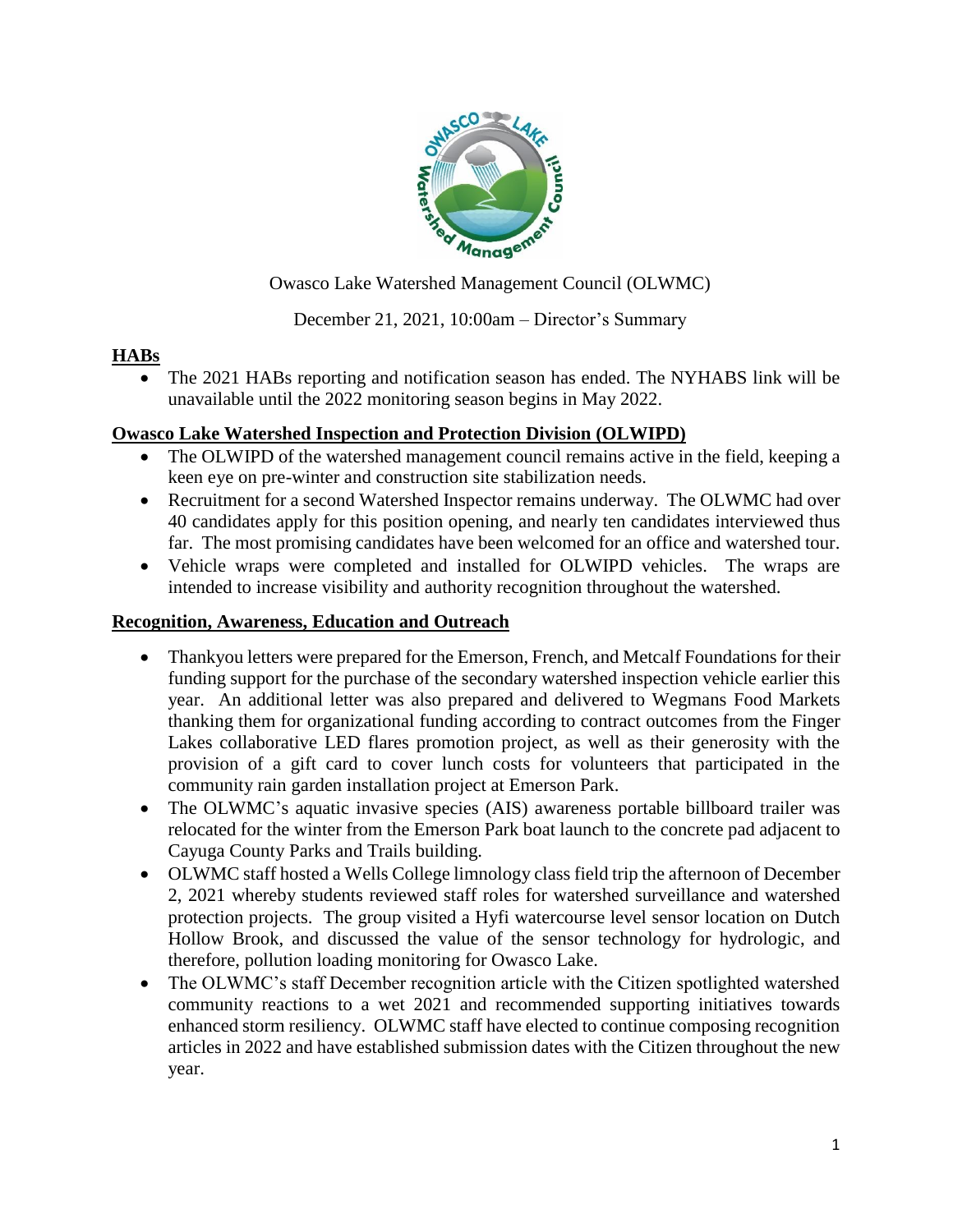- Behavioral change tools training for progressing the adoption of watershed best practices was presented by Evidn on Nov 30 and December 14<sup>th</sup>, 2021. Many local leaders attended the session. The workshop spoke to the importance of advancing a sense of community inclusion towards mutual goals, as well as continued recognition of those making strides in conservation.
- OLWMC staff will begin 2021 annual report preparation at the beginning of the new year for distribution via municipal office counters and presentation to the City of Auburn City Council.

## **Lake Friendly Living**

- OLWMC staff, municipal highway department staff, and volunteers from OWLA continue to make progress installing lake friendly signage throughout the watershed. The signage project drives consistent messaging towards watershed conservation and is associated with the OLWMC's online pledge campaign.
- The Lake Friendly Living Coalition (LFLC) of the Finger Lakes is collaborating on planning the LFL awareness week in the spring of 2022. The achieved goal of the LFL awareness week was to educate and engage Finger Lakes watershed residents, local governments, and businesses to adopt lake friendly practices to help protect and preserve the Finger Lakes for sustainable water quality, recreational use, and tourism. The webinars covered topics such as at home best practices, climate change, citizen science, the Hemlock Woolly Adelgid, native planting, and vineyard sustainable practices.
	- o The Finger Lakes Regional Watershed Alliance (FLRWA) honored volunteer Maura Toole of the Seneca Lake Pure Waters Association with its 2021 Citizens Award. This award is given to an individual who contributes significantly to the alliance's cause of protecting the water quality of the Finger Lakes. Maura's leadership helped guide the first Lake Friendly Living Awareness Week, May 2-7, 2021.
	- o In 2021, the OLWMC spearheaded a successful NYS Assembly resolution to recognize LFL Awareness week (May 2-8, 2021) throughout the Finger Lakes. Assemblymember Anna Kelles will be asked to carry this banner again for the LFLC in 2022.

#### **Hyfi Watercourse Level Sensors**

• Project Recap: OLWMC staff have installed 15 watercourse level sensors throughout the watershed, targeting locations that align with modeling sites for the Nine Key Element (9E) watershed plan's Soil and Water Assessment Tool (SWAT) model. With project support from OLWMC staff, the Owasco Watershed Lakes Association's (OWLA's) 2021 sediment and nutrient sampling program also aligned with sensor locations. Aproject goal is to provide invaluable constituent loading information for continued calibration of the SWAT model using level (and thereby estimated discharge) information and suspended solids and nutrient concentration information. OWLA completed the fall sampling program and associated project data was shared with the Cayuga County Planning Department for continued calibration of the SWAT model.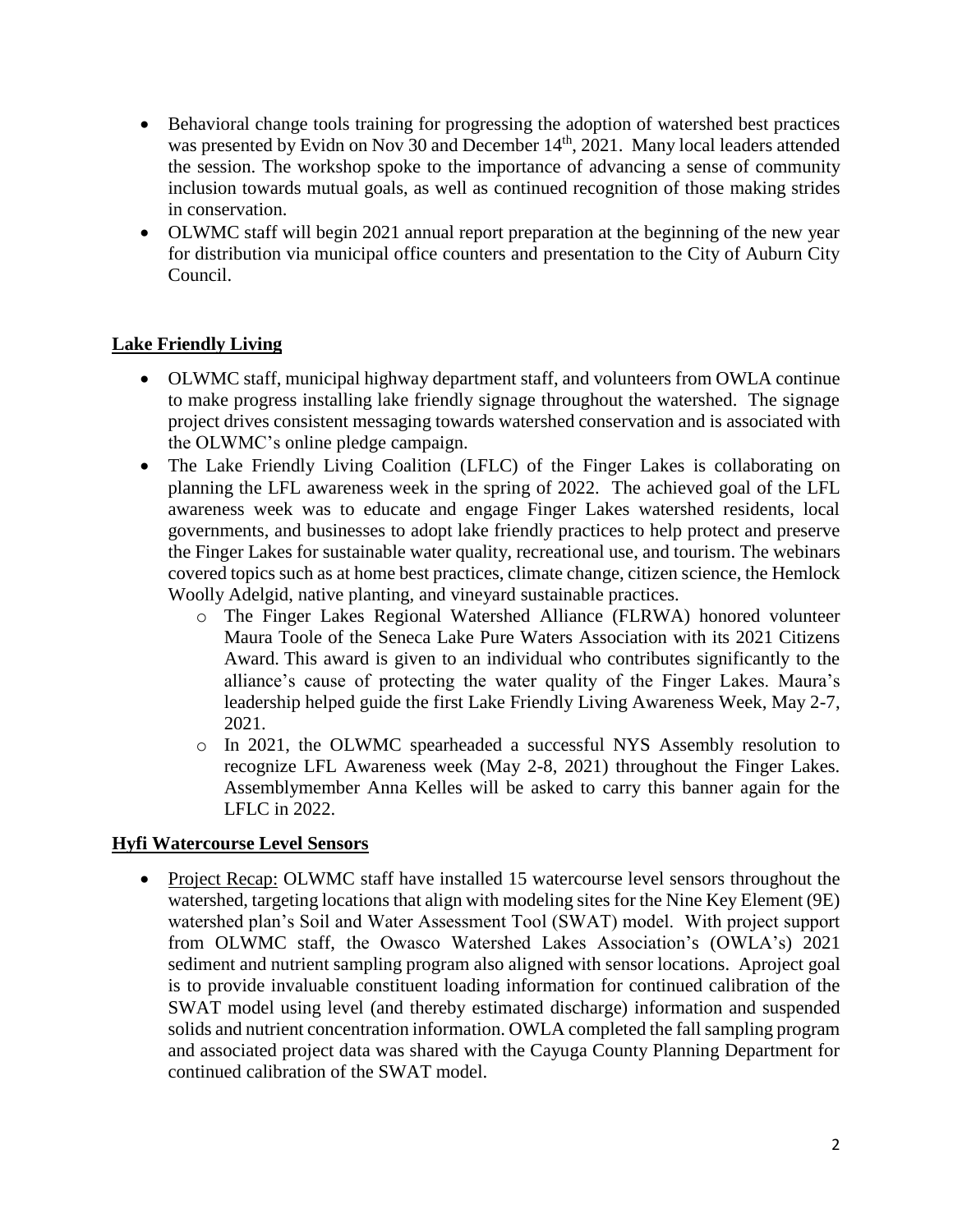- Project Update: Hyfi has completed their development of correlation and regression analysis for the relationships between the watercourse level sensors and conventional USGS stream gauging. A highly significant relationship between long-term data sets helps make the case for continued use and funding of the more spatially robust watershed watercourse level sensors.
- Sensor Location Updates: The battery on the sensor on Owasco Inlet @ Spring St in Groton is low. Hyfi delivered a replacement sensor that is planned for replacement. The sensor on Dutch Hollow Brook @ East Lake Rd is detecting an obstacle that is interfering with the data. It was determined that the bridge deck may be intermittently reflecting the sensor signal rather than the water surface. Along with a replacement sensor, Hyfi delivered to the OLWIPD a horizontal channel extension to install the sensor farther away from the bridge and attempt to limit bridge deck interference.

## **Watershed Partner Project Updates**

- CC Parks and Trails are planning to finalize installing the Emerson Park boat wash station that is poised to be up and running for the 2022 prime boating season. The funding for the boat wash station was provided through a successful grant application by the Cayuga County Planning Department.
- The Cayuga County Planning Department, with assistance by OLWMC and Cayuga County Soil and Water Conservation District (CCSWCD) staff, removed stop logs from the Owasco Flats wetland retention basins and stored them for the winter.
- According to the Round 27 Agricultural Nonpoint Source Abatement and Control Program, \$568,005 was awarded to the CCSWCD to work with five farms in the Owasco and Cayuga Lake Watersheds. These project will improve soil health by implementing 5,100 acres of cover crops and 133 acres of permanent pasture and reduce sediment and nutrient loading to nearby waterways, to help minimize the extent of harmful algal blooms in the Finger Lakes region.
- The OLWMC offers partnership and support for the City of Auburn's NYS-awarded Drinking Water Source Protection Program (DWSP2). The working group is identifying objectives and considering calculating 9 Element Watershed Plan project cost estimates to prepare for associated grant proposals. We look forward to relevant data outcomes that will support forthcoming grants and projects implementation.
- The OLWMC awaits guidance and project funding opportunities from NYS based on the completion and approval of Cayuga County's 9E Watershed Plan for Owasco Lake.
- The OLWMC awaits guidance and approval from NYS agencies pertaining to the proposed community consensus updated watershed rules and regulations.
- The primary January OLWMC board meeting presentation will be given by Dr. Halfman in the form of an Owasco Lake water quality monitoring report for 2021.

# **Grants and Programs**

• In partnership, the CCSWCD assisted a watershed farm land owner to finalize their application for the installation of a water and sediment control basin (WASCOB). The project will be funded, in part, by the Great Lakes Restoration Initiative (GLRI) Conservation Kick Program. The City of Auburn invested the required cost share for the grant award to be administered through the OLWMC, demonstrating the city's